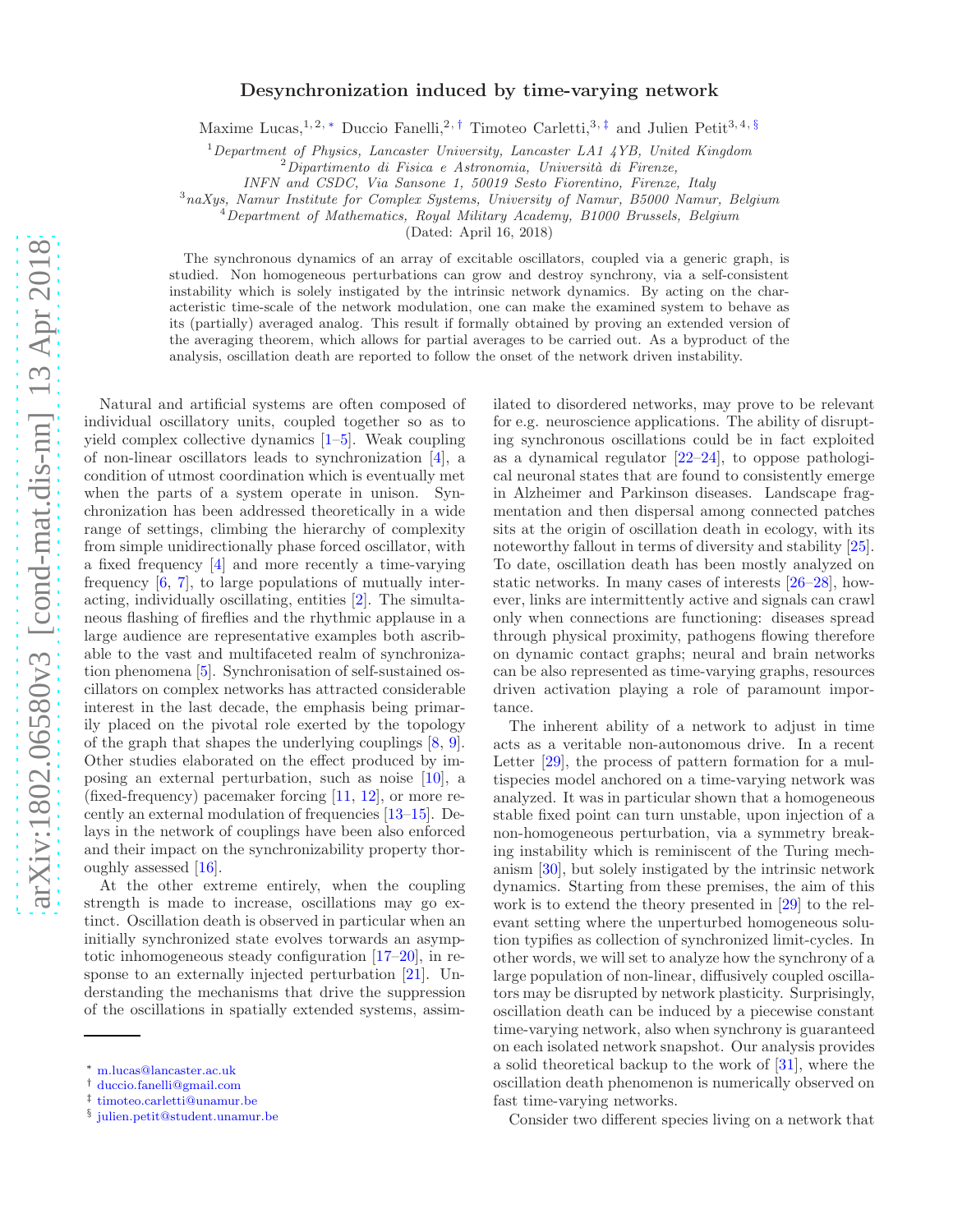evolves over time and denote by  $x_i$  and  $y_i$  their respective concentrations, as seen on node i. The structural properties of the (symmetric) network are stored in a timevarying  $N \times N$  weighted adjacency matrix  $A_{ij}(t)$ . For the ease of calculation, we will hereafter assume  $N$  constant. Introduce the Laplacian matrix L whose elements read  $L_{ij}(t) = A_{ij}(t) - K_i(t)\delta_{ij}$ , where  $K_i(t) = \sum_j A_{ij}(t)$ stands for the connectivity of node  $i$ , at time  $t$ . The coupled dynamics of  $x_i$  and  $y_i$ , for  $i = 1, ..., N$ , is assumed to be ruled by the following, rather general equations:

<span id="page-1-0"></span>
$$
\dot{x}_i = f(x_i, y_i) + D_x \sum_{j=1}^{N} L_{ij}(t/\epsilon) x_j,
$$
  
\n
$$
\dot{y}_i = g(x_i, y_i) + D_y \sum_{j=1}^{N} L_{ij}(t/\epsilon) y_j,
$$
\n(1)

where  $D_x$  and  $D_y$  are appropriate coupling parameters. Here,  $f$  and  $g$  are non-linear reaction terms, chosen in such a way that system  $(1)$  exhibits a homogeneous stable solution  $(x_i, y_i) \equiv (\bar{x}(t), \bar{y}(t))$   $\forall i$  which is periodic of period T. To state it differently, when  $D_x = D_y = 0$ , the above system is equivalent to  $N$  identical replica of a two dimensional deterministic model, which displays a stable limit-cycle. The homogeneous time-dependent solution obtained for  $D_x \neq 0 \neq D_y$ , when setting in phase the self-sustained oscillations on each node of the collection, corresponds to the synchronized regime that we shall be probing in the forthcoming investigation. The parameter  $\epsilon$  controls the time-scale of the Laplacian dynamics. We will specifically inspect the case of a network that is periodically rearranged in time and denote with  $T_s$  the period of the network modulation, as obtained for  $\epsilon = 1$ . By operating in this context, we will show that synchronization can be eventually lost when forcing  $\epsilon$  below a critical threshold. When successive swaps between two static network configurations are considered over one period  $T_s$  (as it is the case, in the example addressed in the second part of the paper),  $\epsilon$  sets the frequency of the blinking. The extension to non-periodic settings is straightforward, as discussed in details in [\[29](#page-6-18)].

To proceed with the analysis we compactify the notation by introducing the 2N-element vector  $x =$  $(x_1, \ldots, x_N, y_1, \ldots, y_N)^T$ . The dynamics of the system can be hence cast in the form:

<span id="page-1-1"></span>
$$
\dot{\mathbf{x}} = \mathcal{F}(\mathbf{x}) + \mathcal{L}(t/\epsilon)\mathbf{x},\tag{2}
$$

where  $\mathcal{F}(\mathbf{x}) = (f(x_1, y_1), \dots, f(x_N, y_N), g(x_1, y_1), \dots,$  $g(x_N, y_N))^T$ ; the  $2N \times 2N$  block diagonal matrix  $\mathcal L$  reads:

$$
\mathcal{L}(t) = \begin{pmatrix} D_x \mathbf{L}(t) & 0 \\ 0 & D_y \mathbf{L}(t) \end{pmatrix}.
$$
 (3)

As mentioned above, the non-linear reaction terms, now stored in matrix  $F$ , are chosen so as to have a stable limit-cycle in the uncoupled setting  $D_x = D_y = 0$ . The stability of the limit-cycle  $(\bar{x}(t), \bar{y}(t))$  can be assessed by

means of a straightforward application of the Floquet theory. To this end, we focus on the two dimensional system obtained in the uncoupled limit and introduce a perturbation of the time-dependent equilibrium, namely  $\delta \mathbf{x} = (x - \bar{x}, y - \bar{y})^T$ . Linearizing the governing equation yields  $\delta \dot{\mathbf{x}} = \mathcal{J}(t)\delta \mathbf{x}$ , where  $\mathcal{J}(t) = \partial_{\mathbf{x}} \mathcal{F}(\mathbf{x})$  is periodic of period T. Let us label with  $\Phi(t)$  a fundamental matrix of the system. Then, for all  $t$ , there exists a non-singular, constant matrix B such that:

$$
\Phi(t+T) = \Phi(t)\mathbf{B}.\tag{4}
$$

Moreover, det  $\mathbf{B} = \exp \left[ \int_0^T \text{tr} \, \mathcal{J}(t) \, \text{d}t \right]$ . The matrix **B** depends in general on the choice of the fundamental matrix  $\Phi(t)$ . Its eigenvalues,  $\rho_i$  with  $i = 1, 2$ , however, do not. These are called the Floquet multipliers and yield the Floquet exponents, defined as  $\mu_i = T^{-1} \ln \rho_i$ . Solutions of the examined linear system can then be written:

$$
\mathbf{x}(t) = a_1 \mathbf{p_1}(t) e^{\mu_1 t} + a_2 \mathbf{p_2}(t) e^{\mu_2 t}, \tag{5}
$$

where the  $p_i(t)$  functions are T-periodic, and  $a_i$  are constant coefficients set by the initial conditions. When the system is linearized about limit-cycles arising from firstorder equations, one of the Floquet exponents is identically equal to zero,  $\mu_1 = 0$ . The latter is associated with perturbations along the longitudinal direction of the limit-cycle: these perturbations are neither amplified nor damped as the motion progresses. The other exponent,  $\mu_2$  takes instead negative real values, if the limit-cycle is stable, meaning that perturbations in the transverse direction are bound to decay in time.

We now turn to discussing the original system [\(2\)](#page-1-1). The reaction parameters are set so to yield a stable limit-cycle for  $D_x = D_y = 0$ . Furthermore, we assume the oscillators to be initially synchronized, with no relative dephasing. We then apply a small, nonhomogeneous, hence node-dependent perturbation and set to explore the conditions which can yield a symmetry breaking instability of the synchronized regime, from which the oscillation death phenomenon might eventually emerge. We are in particular interested in elaborating on the role played by the non-autonomous network dynamics in seeding the aforementioned instability. Introduce a small inhomogeneous perturbation around the synchronous solution  $\delta {\bf x} = (x_1 - \bar{x}, \dots, x_N - \bar{x}, y_1 - \bar{y}, \dots, y_N - \bar{y})^T$ , and linearize the governing equation [\(2\)](#page-1-1) so as to yield:

<span id="page-1-3"></span>
$$
\delta \dot{\mathbf{x}} = [\mathcal{J}(t) + \mathcal{L}(t/\epsilon)] \delta \mathbf{x}.
$$
 (6)

This is a non-autonomous equation, and it is difficult to treat it analytically [\[32\]](#page-6-21), owing in particular to the simultaneous presence of different periods. To overcome this limitation, and gain analytical insight into the problem under scrutiny, we introduce the averaged Laplacian  $\langle \mathcal{L} \rangle = 1/T_s \int_0^{T_s} \mathcal{L} dt$  and define the following system:

<span id="page-1-2"></span>
$$
\dot{\mathbf{y}} = \mathcal{F}(\mathbf{y}) + \langle \mathcal{L} \rangle \mathbf{y}.\tag{7}
$$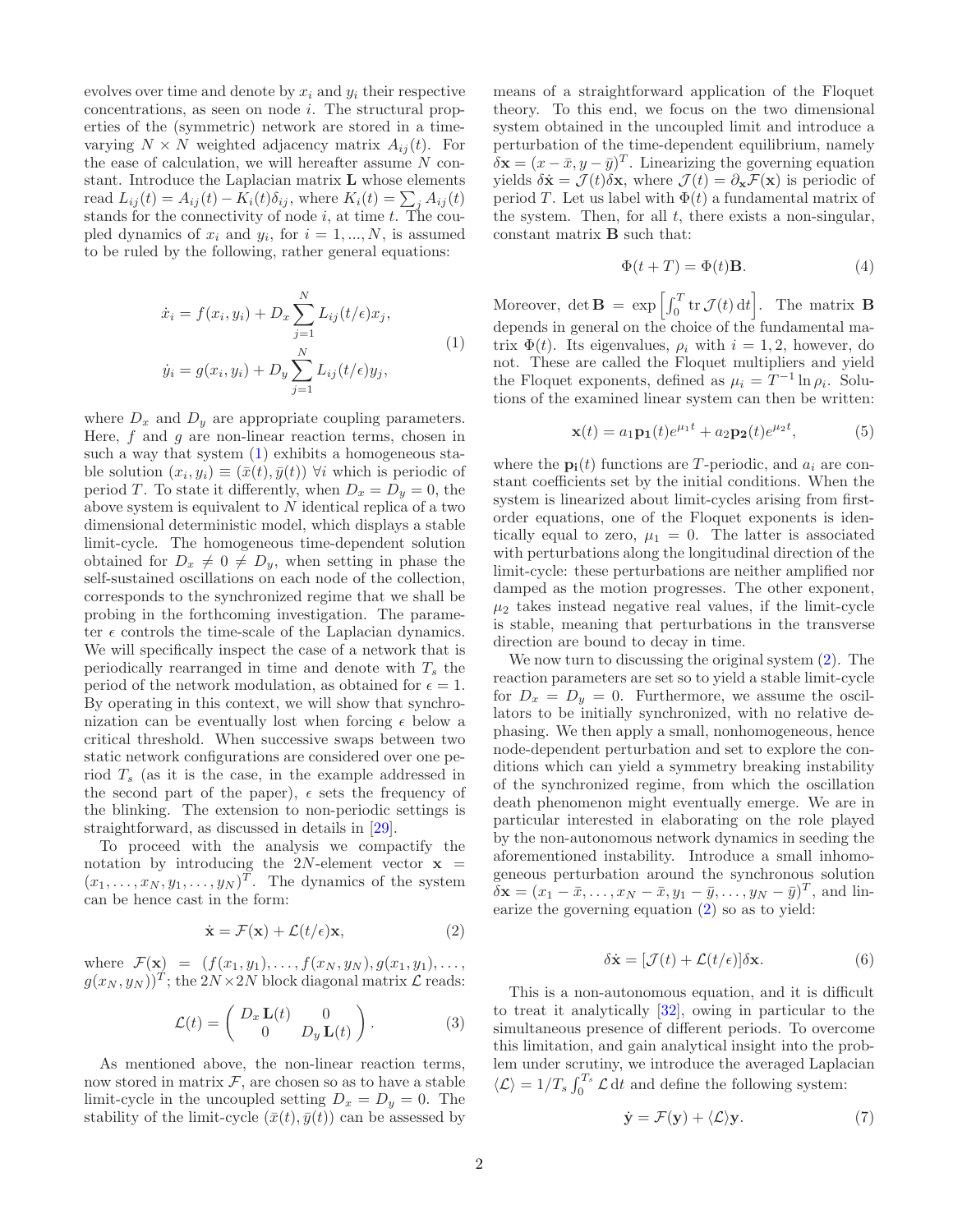As we will rigorously show in the following, the stability of the synchronous solution of system [\(2\)](#page-1-1) is eventually amenable to that of system [\(7\)](#page-1-2). Stated differently, assume that an external non-homogeneous perturbation can trigger an instability in system  $(7)$ . Then,  $\epsilon^*$  exists such that the original system [\(2\)](#page-1-1) is also unstable for  $0 < \epsilon < \epsilon^*$ . In other words, by tuning sufficiently small the parameter  $\epsilon$ , and thus forcing a high frequency modulation of the network Laplacian, one can yield a loss of stability of the synchronous solution. Oscillation death can eventually emerge as a possible stationary stable attractor of the ensuing dynamics, promoted by the inherent ability of the network to adjust in time.

As a first step towards proving the results, we shall rescale time as  $\tau = t/\epsilon$ . Eq. [\(6\)](#page-1-3) can be hence cast in the equivalent form:

<span id="page-2-0"></span>
$$
\delta \mathbf{x}' = \epsilon [(\mathcal{J}(\epsilon \tau) + \mathcal{L}(\tau)] \delta \mathbf{x}, \qquad (8)
$$

where the prime denotes the derivative with respect to the new time variable  $\tau$ . The *partially averaged* version of  $(8)$  [or alternatively the linear version of system  $(7)$ , after time rescaling], reads  $\delta \mathbf{y}' = \epsilon [\mathcal{J}(\epsilon \tau) + \langle \mathcal{L} \rangle] \delta \mathbf{y}$ . In the following, we will show that  $\delta \mathbf{y}(t) - \delta \mathbf{x}(t) \in \mathcal{O}(\epsilon)$  for up to a time  $\tau \in \mathcal{O}(1/\epsilon)$ , provided that  $\delta y(0) = \delta x(0)$ and for  $\epsilon < \epsilon^*$ . This conclusion builds on a theorem that we shall prove hereafter in its full generality, and which extends the realm of applicability of the usual averaging theorem. Denote  $\mathbf{x} \in \mathbb{R}^{\Omega}$ , and consider the following equation

<span id="page-2-2"></span>
$$
\dot{\mathbf{x}} = \epsilon f_1(\mathbf{x}, \epsilon t) + \epsilon f_2(\mathbf{x}, t), \tag{9}
$$

where  $f_1(\mathbf{x}, t)$  is T-periodic in t, and  $f_2(\mathbf{x}, t)$  is  $T_s$ periodic in t. Notice that  $f_1(\mathbf{x}, \epsilon t)$  is  $T/\epsilon$ -periodic. It is assumed that  $f_1$  and  $f_2$  and their derivative are well behaved Lipschitz-continuous functions. Observe inci-dentally that Eq. [\(8\)](#page-2-0) is recovered by replacing  $t \mapsto \tau$ ,  $\mathbf{x} \mapsto \delta \mathbf{x}, f_1(\mathbf{x}, \epsilon t) \mapsto \mathcal{J}(\epsilon \tau) \delta \mathbf{x}, f_2(\mathbf{x}, t) \mapsto \mathcal{L}(\tau) \delta \mathbf{x}$  and  $\Omega = 2N$ .

The standard version of the averaging theorem [\[33](#page-6-22)] requires dealing with periodic functions, whose periods are independent of  $\epsilon$ . This is obviously not the case for  $f_1(\cdot, \epsilon t)$ . To bypass this technical obstacle, we will adapt the proof in [\[33\]](#page-6-22) to yield an alternative formulation of the theorem which allows for partial averaging to be performed. Define:

<span id="page-2-1"></span>
$$
u(\mathbf{x},t) = \int_0^t ds [f_2(\mathbf{x},s) - \langle f_2 \rangle], \tag{10}
$$

where  $\langle f_2 \rangle = 1/T_s \int_0^{T_s} f_2(\mathbf{x}, t) dt$  is the average of  $f_2$  over its period. Introduce then the near-identity transformation

$$
\mathbf{x}(t) = \mathbf{z}(t) + \epsilon u(\mathbf{z}(t), t), \tag{11}
$$

which yields

$$
\dot{\mathbf{x}} = \dot{\mathbf{z}} + \epsilon \frac{\partial u}{\partial \mathbf{z}} \dot{\mathbf{z}} + \epsilon \frac{\partial u}{\partial t}.
$$
 (12)

Moreover,  $\partial u/\partial t(\mathbf{z}, t) = f_2(\mathbf{z}, t) - \langle f_2 \rangle$  by definition of u, see Eq.  $(10)$ . Then making use of Eq.  $(9)$ , it is straightforward to get:

$$
\widehat{\left[\mathbb{1} + \epsilon \frac{\partial u}{\partial \mathbf{z}}\right]} \mathbf{\dot{z}} = \epsilon \left[f_1(\mathbf{z} + \epsilon u, \epsilon t) + f_2(\mathbf{z} + \epsilon u, t) - f_2(\mathbf{z}, t) + \langle f_2 \rangle\right],
$$
\n(13)

Invoking the Lipschitz-continuity of  $f_2$  and the boundedness of  $u$  yields :

$$
||f_2(\mathbf{z} + \epsilon u, \epsilon t) - f_2(\mathbf{z}, \epsilon t)|| \leq L\epsilon ||u(\mathbf{z}, \epsilon t)||,
$$
  
\n
$$
\leq L\epsilon M,
$$
\n(14)

where  $L$  and  $M$  are positive constants. Hence:

$$
\Gamma \dot{\mathbf{z}} = \epsilon f_1(\mathbf{z} + \epsilon u, \epsilon t) + \epsilon \langle f_2 \rangle + \mathcal{O}(\epsilon^2),
$$
  
\n
$$
\simeq \epsilon f_1(\mathbf{z}, \epsilon t) + \epsilon \langle f_2 \rangle.
$$
 (15)

We do not know in general if  $\Gamma$  is invertible, but the identity is and, by continuity, any matrix sufficiently close to it. Hence, there exists a critical value  $\epsilon^* \ll 1$  such that  $\Gamma$  is invertible, if  $0 < \epsilon < \epsilon^*$ . We will return later on providing a self-consistent estimate for the critical threshold  $\epsilon^*$ . Up to order  $\mathcal{O}(\epsilon)$ , we have:

$$
\Gamma^{-1} \simeq \left[ \mathbb{1} - \epsilon \frac{\partial u}{\partial \mathbf{z}} \right]. \tag{16}
$$

Hence finally,

≡Γ

<span id="page-2-3"></span>
$$
\dot{\mathbf{z}} \simeq \epsilon[f_1(\mathbf{z}, \epsilon t) + \langle f_2 \rangle]. \tag{17}
$$

In conclusion, system  $(9)$  behaves like its *partially aver*-aged version [\(17\)](#page-2-3), for times which grow like  $1/\epsilon$ , when  $\epsilon$  is made progressively smaller. Back to the examined model, system [\(8\)](#page-2-0) stays thus close to its partially averaged homologue:

$$
\delta \mathbf{y}' = \epsilon [\mathcal{J}(\epsilon \tau) + \langle \mathcal{L} \rangle] \delta \mathbf{y}, \tag{18}
$$

which, in terms of the original time scale  $t$  amounts to:

<span id="page-2-4"></span>
$$
\delta \dot{\mathbf{y}} = \mathcal{M}(t) \delta \mathbf{y},\tag{19}
$$

where  $\mathcal{M}(t) = \mathcal{J}(t) + \langle \mathcal{L} \rangle$  is a T-periodic  $2N \times 2N$  matrix. It is worth emphasising that systems [\(2\)](#page-1-1) and [\(19\)](#page-2-4) agree on times  $\mathcal{O}(1)$ , owing to the definition of the variable  $\tau$ . Imagine conditions are set so that an externally imposed, non-homogeneous perturbation may disrupt the synchronous regime, as stemming from Eq. [\(19\)](#page-2-4). Then, the same holds when the perturbation is made to act on system [\(2\)](#page-1-1), the factual target of our analysis. The onset of instability of [\(2\)](#page-1-1) can be hence rigorously assessed by direct inspection of its partially averaged counterpart [\(7\)](#page-1-2), which yields the linear problem [\(19\)](#page-2-4). Patterns established at late times can be however different, the agreement between the two systems being solely established at short times.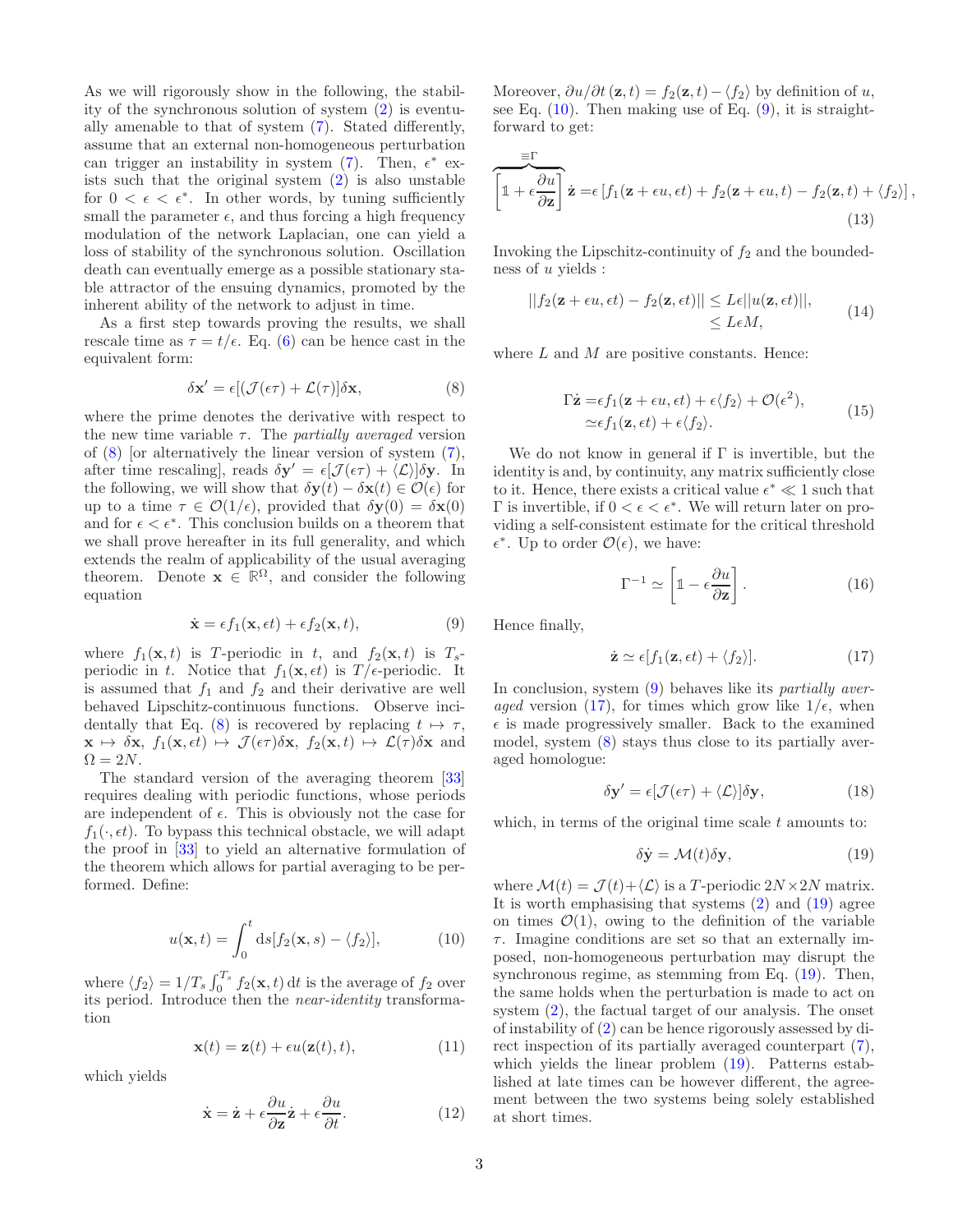System [\(19\)](#page-2-4) can be conveniently studied by expanding the perturbation on the basis of the average Laplacian operator,  $\langle \mathbf{L} \rangle = 1/T_s \int_0^{T_s} \mathbf{L} dt$  [\[34\]](#page-6-23). Introduce  $\phi^{(\alpha)}$ , such that  $\sum_{j=1}^{N} \langle L \rangle_{ij} \phi_j^{(\alpha)} = \Lambda_\alpha \phi_i^{(\alpha)}$ , where  $\Lambda_\alpha$  stands for the eigenvalues of  $\langle L \rangle$  and  $\alpha = 1, \ldots, N$ . Note that the eigenvectors are time-independent, as the averaged network (hence, the Laplacian) is. Write then  $\delta x_i(t) = \sum_{\alpha=1}^N c_\alpha^x(t) \phi_i^{(\alpha)}$  and  $\delta y_i(t) = \sum_{\alpha=1}^N c_\alpha^y(t) \phi_i^{(\alpha)}$ , where  $c_{\alpha}^{x}$  and  $c_{\alpha}^{y}$  encode the time-evolution of the linear system [\[19,](#page-6-24) [35](#page-6-25), [36\]](#page-6-26). Plugging the above ansatz into equation [\(19\)](#page-2-4) yields the following consistency condition:

<span id="page-3-0"></span>
$$
\dot{\mathbf{c}}_{\alpha} = \mathbf{M}_{\alpha}(t)\mathbf{c}_{\alpha},\tag{20}
$$

where  $\mathbf{c}_{\alpha} = (c_{\alpha}^x, c_{\alpha}^y)^T$ , and  $\mathbf{M}_{\alpha}(t) = \mathbf{J}(t) +$  $\Lambda_{\alpha} \left( \begin{array}{cc} D_x & 0 \\ 0 & D \end{array} \right)$  $0$   $D_y$  . The fate of the perturbation is determined upon solving the above  $2 \times 2$  linear system, for each  $\Lambda_{\alpha}$ . To this end, remark that  $\mathbf{M}_{\alpha}$  is periodic, with period T,  $\forall \alpha$ . Solving system [\(20\)](#page-3-0) amounts therefore to computing the Floquet exponents  $\mu_1^{(\alpha)}$  and  $\mu_2^{(\alpha)}$ , for  $\alpha = 1, \ldots, N$ . The dispersion relation is obtained by selecting the largest real part of  $\mu_i^{(\alpha)}$ ,  $i = 1, 2$ , at fixed  $\alpha$  [\[20](#page-6-11)]. For undirected networks  $(A_{ij} = A_{ji})$ , the Laplacian is symmetric and the  $\Lambda_{\alpha}$  are real and non-positive [\[37\]](#page-6-27). For  $\alpha = 1$  the largest Floquet multiplier is zero, since the model displays in its a-spatial version  $(\Lambda_1 = 0)$  a stable limit-cycle. We then sort the indices  $(\alpha)$  in decreasing order of the eigenvalues, so that the condition  $0 = \Lambda_1 \geq \Lambda_2 \geq ... \geq \Lambda_N$  holds. If the dispersion relation is negative  $\forall \Lambda_{\alpha}$  with  $\alpha > 1$ , the imposed perturbation fades away exponentially: the synchronous solution is therefore recovered, for both the average system [\(19\)](#page-2-4), and its original analogue, in light of the above analysis, and for all  $\epsilon$ . Conversely, if the dispersion relation takes positive values, even punctually, in correspondence of specific  $\Lambda_{\alpha}$ , belonging to its domain of definition, then the perturbation grows exponentially in time, for  $\epsilon$ smaller than a critical threshold. The initial synchrony for the original system  $(2)$  is hence lost and patterns may emerge.

To clarify the conclusion reached above, we shall hereafter consider a pedagogical example, borrowed from [\[29\]](#page-6-18). Introduce the Brusselator model, a universally accepted theoretical playground for exploring the dynamics of autocatalytic reactions. This implies selecting  $f(x, y) =$  $1 - (b+1)x + cx^2y$  and  $g(x, y) = bx - cx^2y$ , where b and c stand for free parameters. For  $b > c + 1$ , the Brussellator model displays a limit-cycle. Following, [\[29\]](#page-6-18) we then consider two networks, made of an even number, N, of nodes arranged on a periodic ring, and label their associated adjacency matrices  $A_1$  and  $A_2$ , respectively. Nodes are connected in pairs, via symmetric edges. When it comes to the network encoded in  $A_1$ , the couples are formed by the nodes labelled with the indexes  $2k-1$  and 2k for  $k = 1, 2, ..., N/2$  [see panel (a) in Fig. [1\]](#page-4-0). The network specified via the adjacency matrix  $A_2$  links nodes 2k and  $2k + 1$ , with the addition of nodes 1 and N [as

depicted in panel (a) in Fig. [1\]](#page-4-0). Both networks return an identical Laplacian spectrum, namely two degenerate eigenvalues  $\Lambda_1 = 0$  and  $\Lambda_N = -2$ , with multiplicity  $N/2$ . The parameters of the Brussellator are set so that the synchronized solution is stable on each network, taken independently. This is illustrated in panel (c) of Fig. [1,](#page-4-0) where the corresponding dispersion relation (largest real part of the Floquet multipliers vs.  $-\Lambda_{\alpha}$ ) is plotted with black star symbols. Introduce now the time-varying network, specified by the adjacency matrix  $\mathbf{A}(t)$ , defined as:

$$
\mathbf{A}(t) = \begin{cases} \mathbf{A_1} & \text{if } \mod(t, T_s) \in [0, \gamma[, \\ \mathbf{A_2} & \text{if } \mod(t, T_s) \in [\gamma, 1[, \end{cases} \tag{21}
$$

where  $\gamma$  (resp.  $1 - \gamma$ ) is the fraction of  $T_s$  that the network spends in the configuration specified by the adjacency matrix  $A_1$  (resp.  $A_2$ ). The average network is hence characterized by the adjacency matrix  $\langle A \rangle$  =  $\gamma \mathbf{A_1} + (1 - \gamma) \mathbf{A_2}$ , see panel (b) in Fig. [1.](#page-4-0) We then set to consider the stability of the synchronized state in presence of a time-varying network, and resort to its static, averaged counterpart. The average network Laplacian has many more distinct eigenvalues, and these latter fall in a region where the largest real part of the Floquet exponents is positive, as can be appreciated in Fig. [1,](#page-4-0) panel (c), thus signaling the instability. The solid line stands for the dispersion relation that is eventually recovered when the couplings among oscillators extends on a continuum support and the algebraic Laplacian is replaced by the usual second order differential operator [\[19,](#page-6-24) [20\]](#page-6-11). Since the dynamics hosted on the average network is unstable, the synchrony of the homogenous state can be broken on the time-varying setting, by properly modulating  $\epsilon$  below a critical threshold. This amounts in turn to imposing a fast switching between the two network snapshots, as introduced above. In Fig. [1,](#page-4-0) panel (d), the asymptotic pattern as displayed on a time-varying network, for a sufficiently small  $\epsilon$  is depicted. The nodes of the network are colored with an appropriate code chosen so as to reflect the asymptotic value of the density displayed by the activator species  $x$ . A clear pattern is observed which testifies on the heterogeneous nature of the density distribution, following the symmetry breaking instability seeded by the inherent network dynamics. Interestingly, the equilibrium density, as displayed on each node of the collection, converges to a constant: synchronous oscillations, which define the initial homogeneous state, are self-consistently damped to yield a stationary stable, heterogeneous distribution of the concentrations. This is the oscillation death phenomenon to which we made reference above. For the sake of clarity, this effect has been here illustrated with reference to a specific case study, engineered so as to allow for an immediate understanding of the key mechanism. The result reported holds however in general and apply to other realms of investigation where time-varying network topology and non-linear reaction terms are complexified at will.

To shed further light onto the dynamics of the system,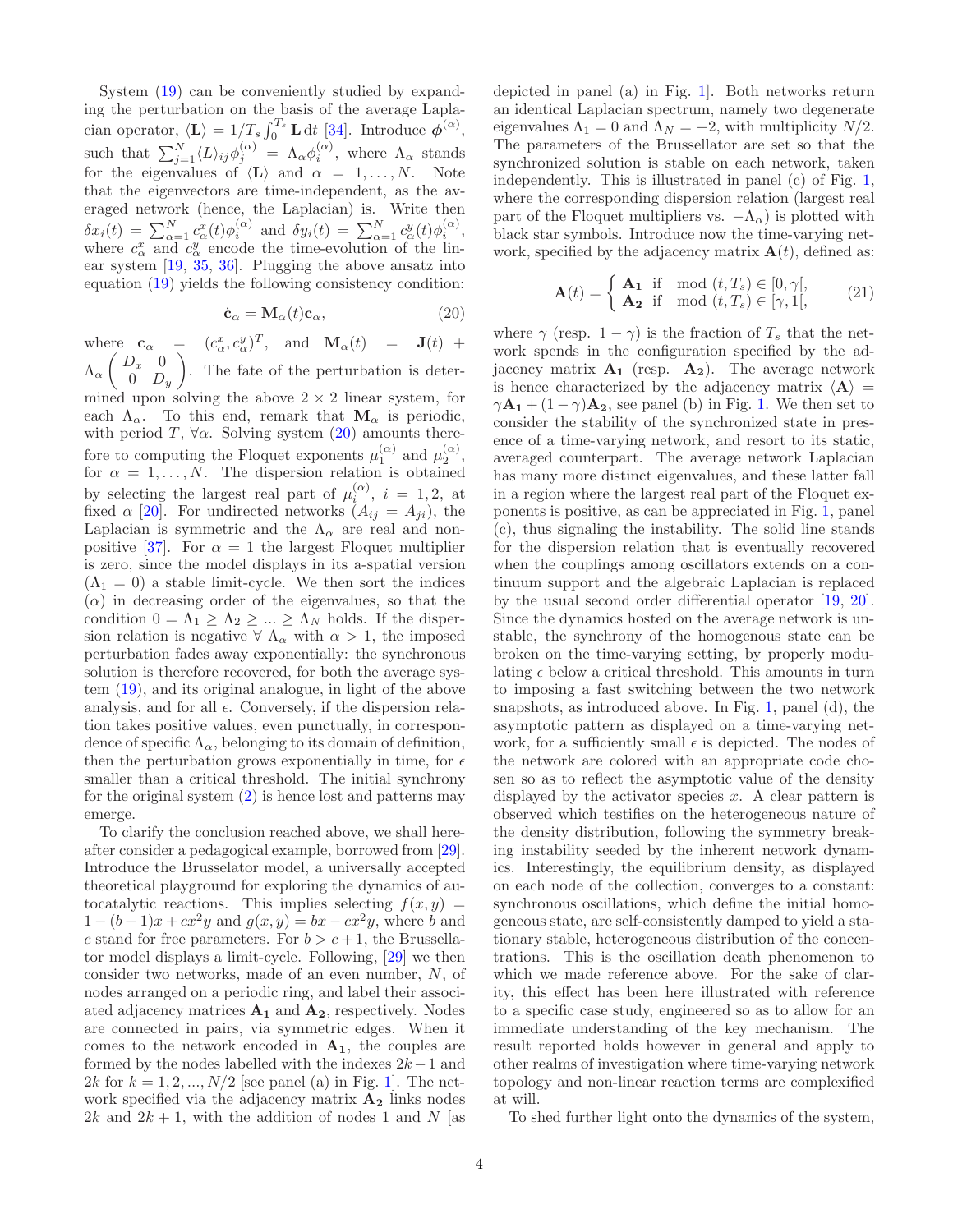we introduce the macroscopic indicator

<span id="page-4-1"></span>
$$
S(\epsilon, t) = \frac{1}{N} ||\mathbf{x}(t) - \bar{\mathbf{x}}(t)||^2,
$$
\n(22)

where  $\bar{\mathbf{x}}(t) = (\bar{x}, \dots, \bar{x}, \bar{y}, \dots, \bar{y})$ .  $S(\epsilon, t)$  enables us to quantify the, time-dependent, cumulative deviation between individual oscillators trajectories, and the homogeneous synchronized solution.  $S(\epsilon, t)$  will rapidly converge to zero, if the synchronous state is stable. Conversely, it will take non zero, positive values, when the imposed perturbation destroys the initial synchrony. To favor an immediate reading of the output quantities, we set to measure  $\langle S \rangle$ , the average of  $S(\epsilon, t)$ , on one cycle  $T_s$ . In formulae,  $\langle S \rangle = T_s^{-1} \int_t^{t+T_s} S(\epsilon, u) \, du$ , where t is larger than the typical relaxation time (transient). In Fig. [2,](#page-5-4) main panel,  $\langle S \rangle$  is plotted against  $\epsilon$ , normalized to the value it takes in the limit  $\epsilon \to 0$ , for a choice of the parameter that corresponds to the dispersion relation depicted in Fig. [1.](#page-4-0) A clear, almost abrupt, transition is seen, for  $\epsilon^* \simeq 0.25$ , in qualitative agreement with the above discussed scenario. For  $\epsilon < \epsilon^*$ , the oscillation are turned into a stationary stable pattern, as displayed in the annexed panel. By monitoring  $S(\epsilon, t)$  for a choice of  $\epsilon$  below the critical threshold, one observes regular oscillations that can be traced back to the term  $\bar{x}$  in equation [\(22\)](#page-4-1). At variance, synchronous oscillations prove robust to external perturbation when  $\epsilon > \epsilon^*$ : the order parameter  $S(\epsilon, t)$  is identically equal to zero, the two contributions in the argument of the sum on the right hand side of equation [\(22\)](#page-4-1) canceling mutually.

To conclude the analysis, we will provide an approximate theoretical estimate of the critical threshold  $\epsilon$ . The proof of the partial averaging theorem, as outlined above, assumes an invertible change of coordinates. It is therefore reasonable to quantify  $\epsilon^*$  by determining the range  $\epsilon$  for which the invertibility condition is matched [\[29](#page-6-18)]. In formulae:

$$
\epsilon^* = \min\{\epsilon > 0 : \det \Gamma(\epsilon) = 0\}.
$$
 (23)

Using the block structure of  $\partial u / \partial z = \int_0^\tau [\mathcal{L}(t) - \langle \mathcal{L} \rangle] dt$ , one gets a more explicit form of the determinant

$$
\det(\mathbb{1}_{2N} + \epsilon \partial u / \partial \mathbf{z}) =
$$

$$
\det\left(\mathbb{1}_N + \epsilon D_x \int_0^\tau [\mathbf{L}(t) - \langle \mathbf{L} \rangle] dt\right)
$$

$$
\times \det\left(\mathbb{1}_N + \epsilon D_y \int_0^\tau [\mathbf{L}(t) - \langle \mathbf{L} \rangle] dt\right),
$$
(24)

which is zero if either of the determinants is zero. A straightforward manipulation yields, for the inspected network model, the following closed expression:

$$
\epsilon^* \simeq \frac{1}{\Lambda_{12}^N \gamma (1 - \gamma) T} \min \left[ \frac{1}{D_x}, \frac{1}{D_y} \right],\tag{25}
$$

where  $\Lambda_{12}^N$  stands for the maximum eigenvalue (in absolute magnitude) of the operator  $(L_1 - L_2)$ , with  $L_1$ 

and L<sup>2</sup> being the Laplacian matrices associated to the static networks as specified by the adjacency matrices  $A_1$ and  $\mathbf{A_2}$ . Performing the calculation returns  $\epsilon^* = 0.12$ , a coarse approximation of the exact critical value, as determined via direct numerical integration [\[38\]](#page-6-28).



<span id="page-4-0"></span>FIG. 1. Instability in time-varying networks. (a) Dynamics of  $A(t)$ , as obtained by alternating two static networks with adjacency matrices  $A_1$  and  $A_2$  (see main text for a detail account of the imposed couplings), over a cycle of time duration  $T_s$ . Each network in this illustrative example is made of  $N = 6$  nodes. (b) The associated time-averaged network  $\langle \mathbf{A} \rangle = \gamma \mathbf{A_1} + (1 - \gamma) \mathbf{A_2}$ . (c) Dispersion relation (max (Re  $\mu^{\alpha}$ ) against  $-\Lambda_{\alpha}$ ) obtained by assuming (i) the averaged network  $\langle A \rangle$  (red circles), (ii) each static network (black stars) and (iii) the continuous support case (black curve). The networks are generated according to the procedure discussed in the main body of the paper, but assuming now  $N = 50$ . Other parameters are set to  $b = 4.5$ ,  $c = 2.5$ ,  $D_x = 2$ ,  $D_y = 20$ ,  $T_s = 1$ , and  $\gamma = 0.3$ . (d) Asymptotic, stationary stable patterns, obtained for  $\epsilon = 0.1 < \epsilon^*$ . Shades of grey represent the value of the x variable.

Finally, we shall inspect how the oscillation death phenomenon is influenced by the strength of the imposed coupling, here exemplified by the constant  $D_y$ , which we modulate when freezing  $D_x$  to a nominal value. In Fig. [3](#page-5-5) different attractors, and their associated stability, are depicted, for species  $x$ , for distinct choices of the control parameter  $D_y$ . Here, the Brussellator model is assumed as the reference reaction scheme; the network of pairwise exchanges  $(N = 6)$ , as illustrated in the caption of Fig. [1,](#page-4-0) is employed. The horizontal straight (red) lines refer to the limit cycle solution, and identify respectively the maximum and minimum value, as attained by the uncoupled oscillators, over one period. The solid trait marks the stable branch, while the dashed line is associated to the unstable solution. The bifurcation point is calculated analytically, from a linear stability analysis carried out for the average system [\(7\)](#page-1-2). Beyond the transition point, when the homogeneous solution breaks apart, three stable solutions are shown to exist, corresponding to distinct values of the concentration  $x$ . These latter branches protrude inside the region where synchronous oscillations are predicted to be stable: the unstable man-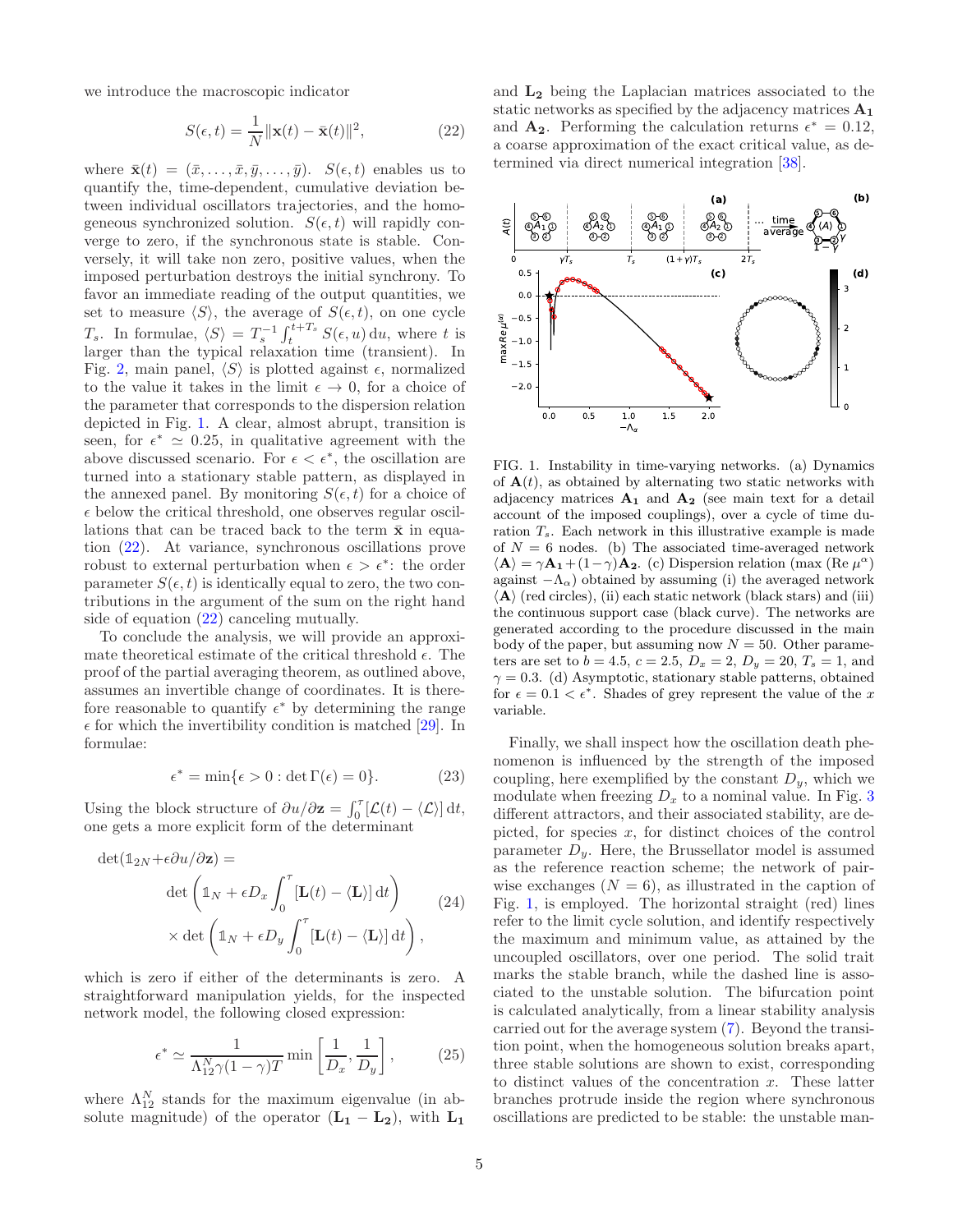

<span id="page-5-4"></span>FIG. 2. Critical threshold  $\epsilon^*$ . Average pattern amplitude,  $\langle S \rangle$ , as a function of  $\epsilon$ , normalized to the amplitude of the pattern referred to the averaged network  $\langle \mathbf{A} \rangle = \gamma \mathbf{A_1} + (1-\gamma)\mathbf{A_2}$ (as formally recovered in the limit  $\epsilon \to 0$ ). Here,  $N = 50$ nodes. Other parameters are set to  $b = 4.5$ ,  $c = 2.5$ ,  $D_x = 2$ ,  $D_y = 20$ , and  $\gamma = 0.3$ . (Insets) Dynamics of x, on each node, over time. Shades of blue represent the value of  $x$ . (Left) for  $\epsilon = 0.1$ , the synchronous solution is unstable. After a transient time, oscillation death is seen, and a heterogeneous pattern develops. (Right) for  $\epsilon = 0.4$ , the synchronous solution is stable.  $S(\epsilon, t)$  is also plotted vs. time for the two considered settings.

ifolds which delineate the boundaries of the associated basins of attractions are not displayed for graphic requirements. Open (white) circles follow direct integration of model [\(1\)](#page-1-0). In the simulations,  $\epsilon$  is set to 0.1: the slight discrepancy between predicted and observed value of  $D_u$ (at the onset of the desynchronization) stems from finite size corrections (the theory formally applies to the idealized setting  $\epsilon \to 0$ ). When synchrony is lost, the system evolves towards an asymptotic state that displays oscillation death: each node is associated to a stationary stable density, which is correctly explained by resorting to the average model approximation [\(7\)](#page-1-2). Increasing further the coupling strength  $D_y$ , results in a significant complexification of the phase space diagram, which considerably enrich the zoology of the emerging oscillation death patterns, as displayed in Fig. [3](#page-5-5) above the supercritical pitchfork bifurcations.

Summing up, we have here considered the synchronous dynamics of a collection of self-excitable oscillators, coupled via a generic graph. The plasticity of the underlying network of couplings, i.e. its inherent ability to adjust in time, may seed an instability which destroys synchrony. The system endowed with a time-varying network of in-

terlinked connections, behaves as its (partially) averaged analogue, provided the network dynamics is sufficiently fast. This result is formally established by resorting to an extended version of the celebrated averaging theorem, which allows for partial averages to be performed. Interestingly, the network driven instability materializes in asymptotic, stationary stable patterns. These latter are to be regarded as a novel evidence for the oscillation death phenomenon.



<span id="page-5-5"></span>FIG. 3. Phase diagram for the Brusselator model coupled via time dependent pairwise exchanges, as illustrated in the caption of Fig. [1,](#page-4-0) with  $N = 6$ . The equilibrium solutions relative to species x are plotted by varying  $D_y$ , at fixed  $D_x =$ 2. The stability is computed for the average analogue [\(7\)](#page-1-2) of model [\(1\)](#page-1-0). The horizontal (red, straight) lines refer to the limit cycle: the maximum and minimum values as attained by the uncoupled oscillators, over one period, are respectively displayed. Black lines stand for the fixed points. Dashed lines refer to the unstable solutions, whereas solid lines implies stability. White circles are obtained from direct simulations of model [\(1\)](#page-1-0) with  $\epsilon = 0.1$  and illustrate the oscillation death phenomenon, as discussed in the main text. The panel on the right is a zoom of the lower portion of the main plot. The shaded regions are drawn to guide the reader's eye across the different regimes: synchronization, oscillation death with 3 fixed point pattern, and oscillation death with 6-fixed point pattern correspond to the region in white, light gray, and dark gray, respectively. Notice that we chose to display a partial subset of the complete phase diagram. All stable manifolds are plotted. A limited subset of the existing unstable branches is instead shown for graphic requirements.

This work has been funded by the EU as Horizon 2020 research and innovation programme under the Marie Sk lodowska-Curie grant agreement No 642563.

- <span id="page-5-0"></span>[1] G. Nicolis and I. Prigogine, Self-organization in nonequilibrium systems (Wiley, New York, 1977).
- <span id="page-5-3"></span>[2] Y. Kuramoto, *Chemical oscillations*, waves, and turbulence (Springer-Verlag, Tokyo, 1984).
- [3] A. Goldbeter, Biochemical Oscillations and Cellular Rhythms (Cambridge University Press, Cambridge,

1997).

- <span id="page-5-2"></span>[4] A. Pikovsky, M. Rosenblum, and J. Kurths, Synchronization: A Universal Concept in Nonlinear Sciences, Vol. 12 (Cambridge University Press, Cambridge, 2003).
- <span id="page-5-1"></span>[5] S. H. Strogatz, Sync: The emerging science of spontaneous order (Penguin UK, 2004).